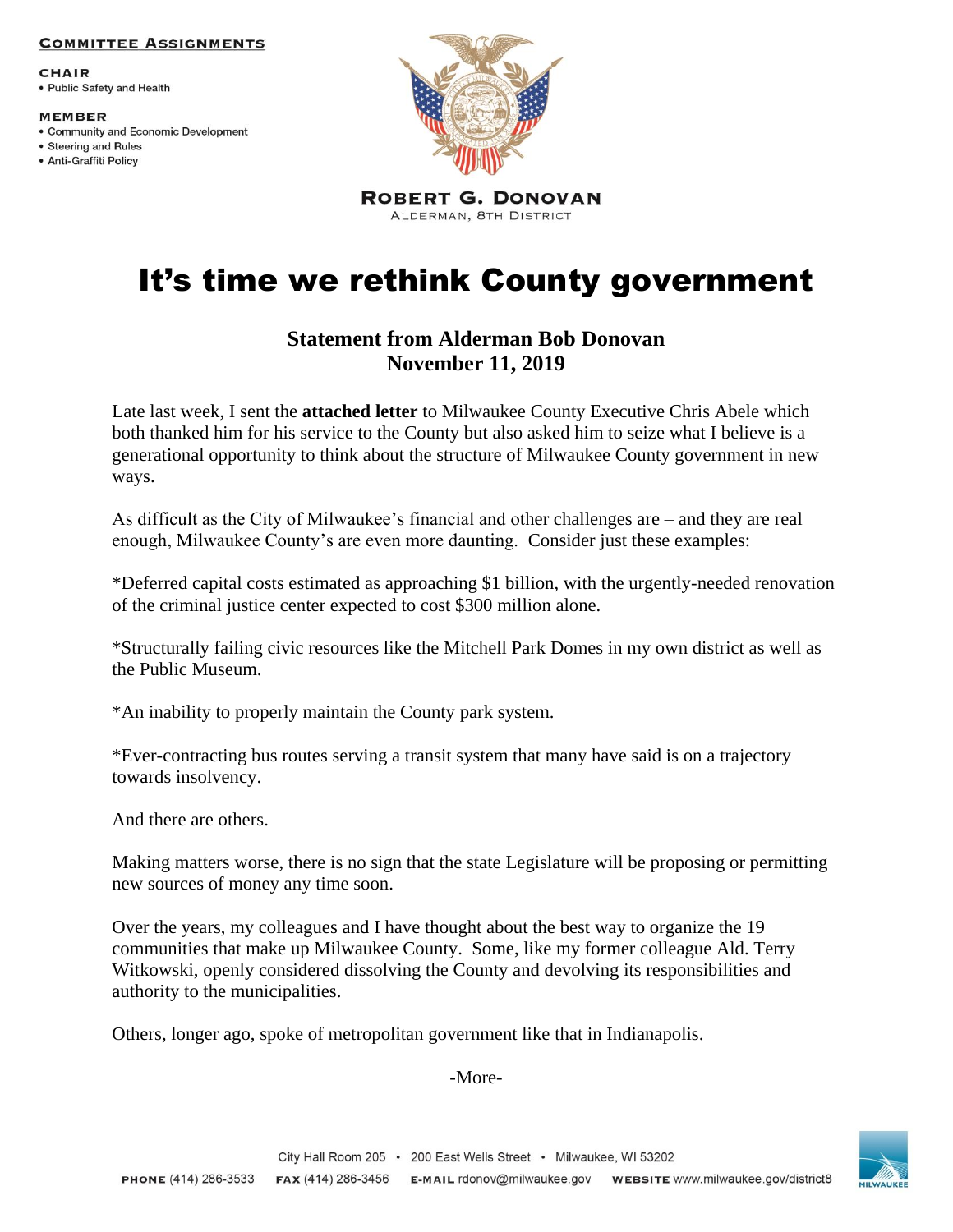## Page 2

And many more than these have urged all 19 communities to work together and share services to avoid unnecessary duplications. Modern technology has brought so much by way of improved communication and collaboration and it seems a shame that so little progress has been made even on seemingly obvious matters like shared public safety dispatch.

I don't pretend to know what the best solution is. With his decision not to seek re-election, however, the County Executive is uniquely positioned to reach out to a third-party entity and ask for recommendations as to the best way forward. Without the pressure of party or politics, he can simply ask: does this governmental structure, built generations ago, still make sense; and, if not, what should replace it?

As many of you know, I have elected not to run for re-election next Spring. Honestly, while I will miss public service, it can be freeing to look at situations without having to keep a weather eye on the next election. I strongly urge the County Executive to do the same as I have begun to fear that the tax-payers of this County are now trapped by a system that no longer serves them well and which they can no longer afford.

-30-

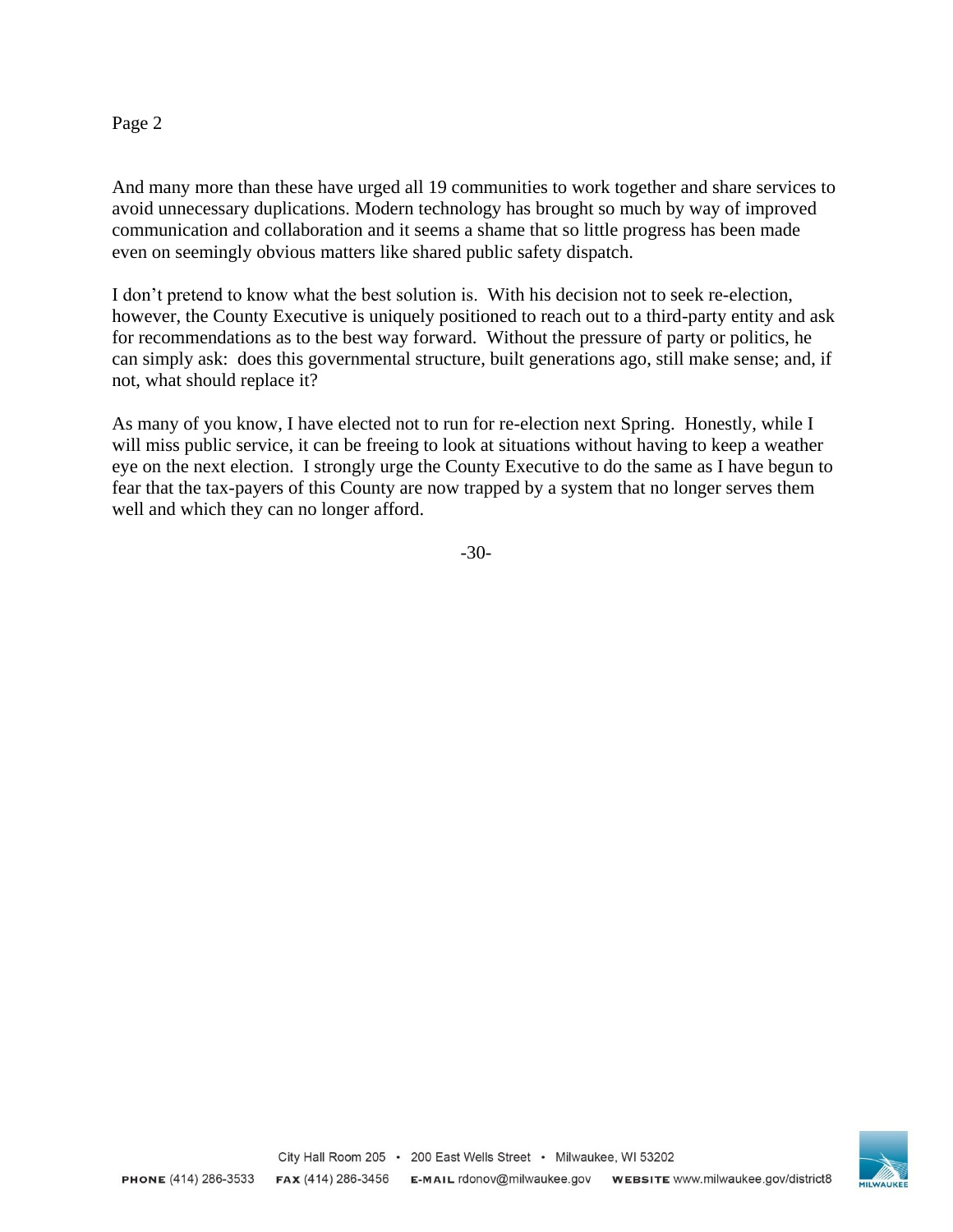## **COMMITTEE ASSIGNMENTS**

**CHAIR** • Public Safety and Health

**MEMBER** 

- Community and Economic Development
- Steering and Rules · Anti-Graffiti Policy



**ROBERT G. DONOVAN** ALDERMAN, 8TH DISTRICT

November 8, 2019

The Honorable, Mr. Chris Abele Milwaukee County Executive c/o Milwaukee County Courthouse, Room 306 901 N. 9th Street Milwaukee, WI 53233

Dear Mr. Abele:

Let me first thank you for your service to the residents of Milwaukee County. I have always believed public service to be a noble calling, the rewards for which come from unlooked-for places; I trust you will receive them. I sincerely hope that you and your family are able to take time away from center stage and that you will return soon to serve, perhaps in other ways.

As I, too, prepare to leave office in April 2020, I wanted to take a moment to ask you to think in a way that only someone not running for re-election can about the future of the institution you have served. For all the challenges faced by the City of Milwaukee, and they are legion, I believe those facing Milwaukee County are greater and certainly far more immediate. There are few institutions that could endure a deferred capital burden estimated to be approaching \$1 billion. I cannot imagine the pressure of trying to replace or renovate a criminal justice facility that will likely have a price tag north of \$300 million alone.

Beneath these hard numbers, though, I have long wondered about the less-visible costs of having both our 19 municipalities and the County provide services to our residents. Public safety, infrastructure maintenance, procurement, social welfare, public sanitation and health are all areas of overlap if not outright duplication. I know portions of the County have taken tentative steps towards consolidation, but even fairly obvious things like combined public safety dispatch have met with an opposition that I think is no longer affordable. To be direct, there are times when I feel we are taxing our citizens for a system of government shaped and informed by